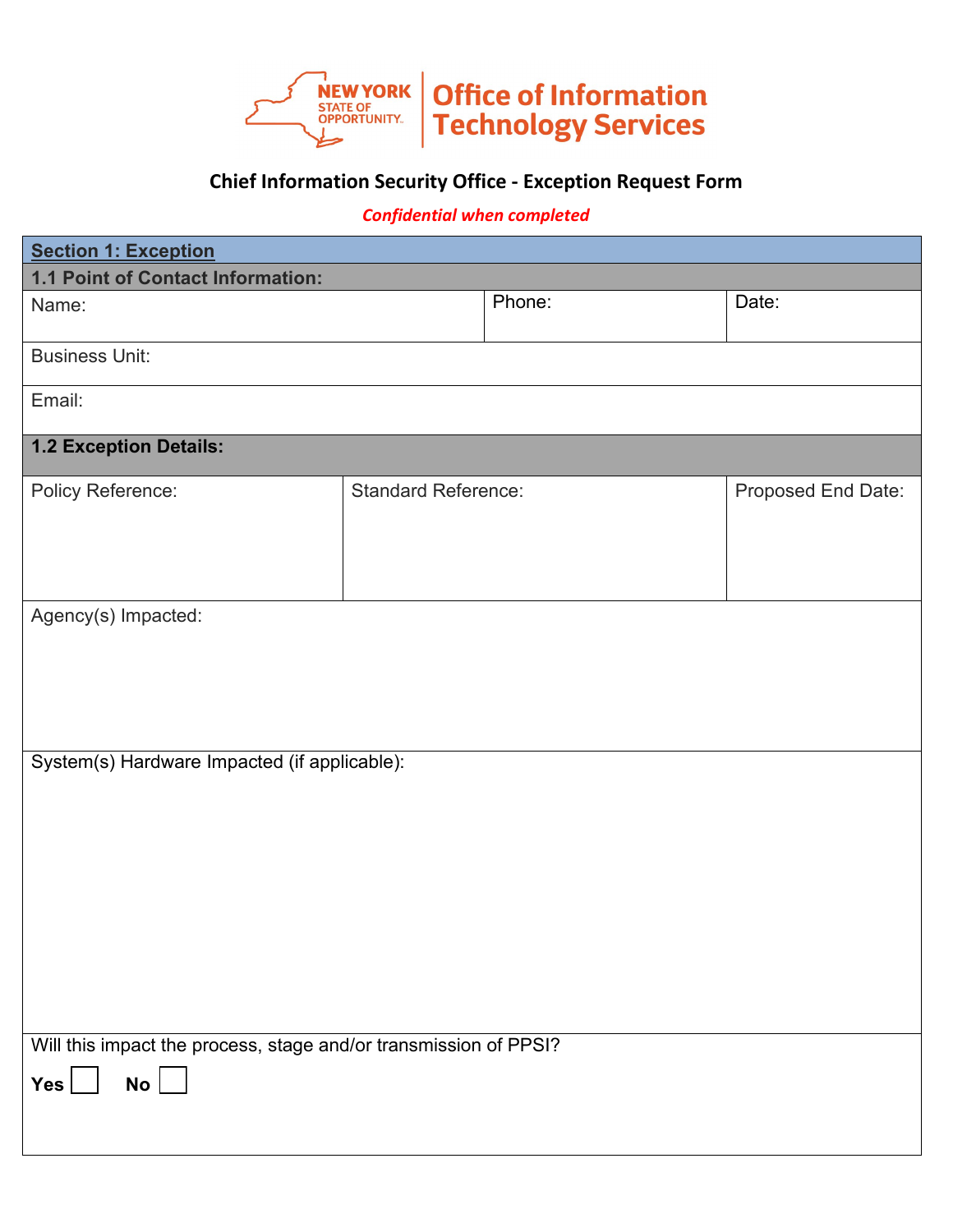**1.3 Reason for Exception Request:** *(Attach extra sheet if necessary)*

**Background Information:**

**Reason for Request:**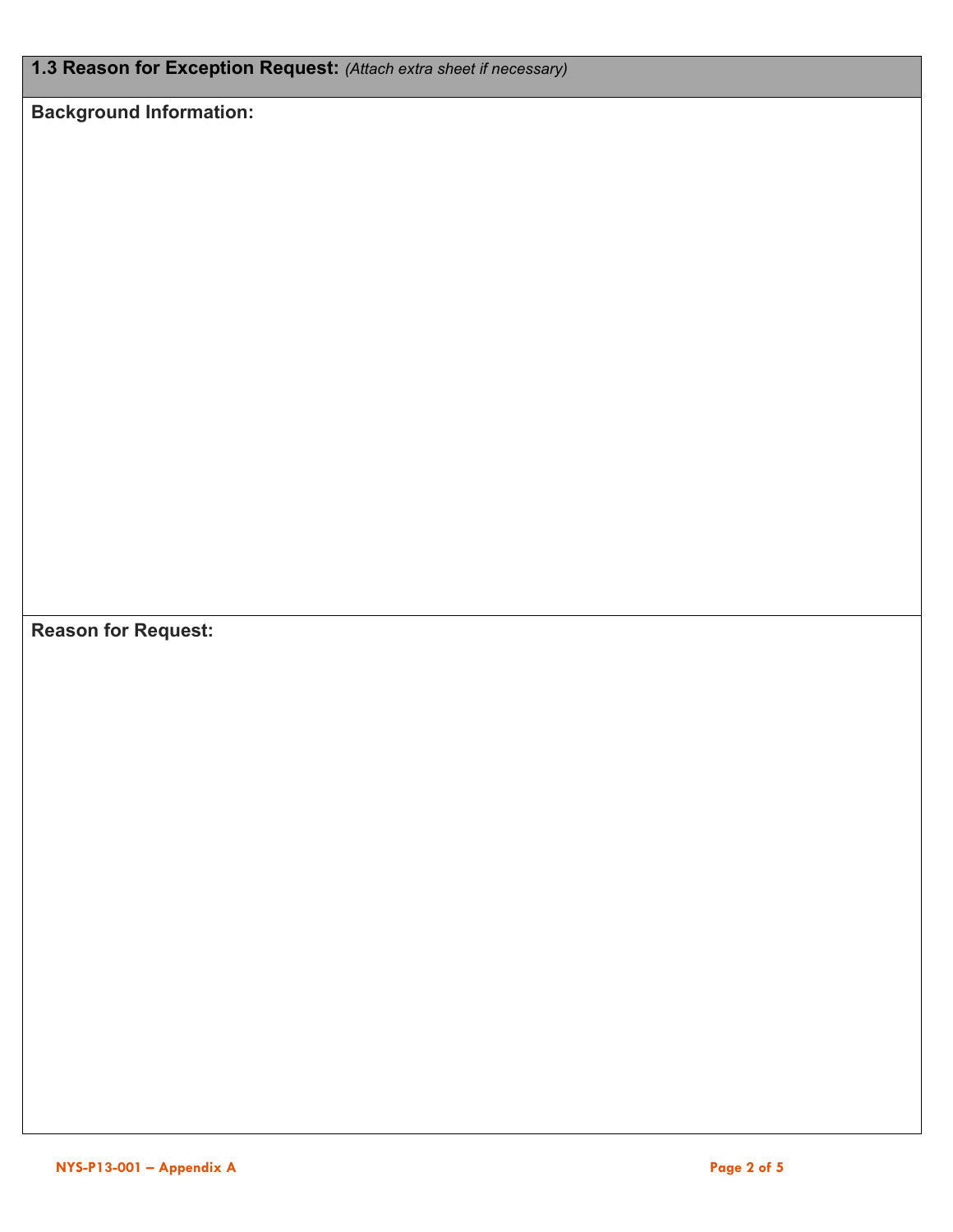**1.5 Compensating Controls (to mitigate risk associated with non-compliance):** *(Attach extra sheet if necessary)*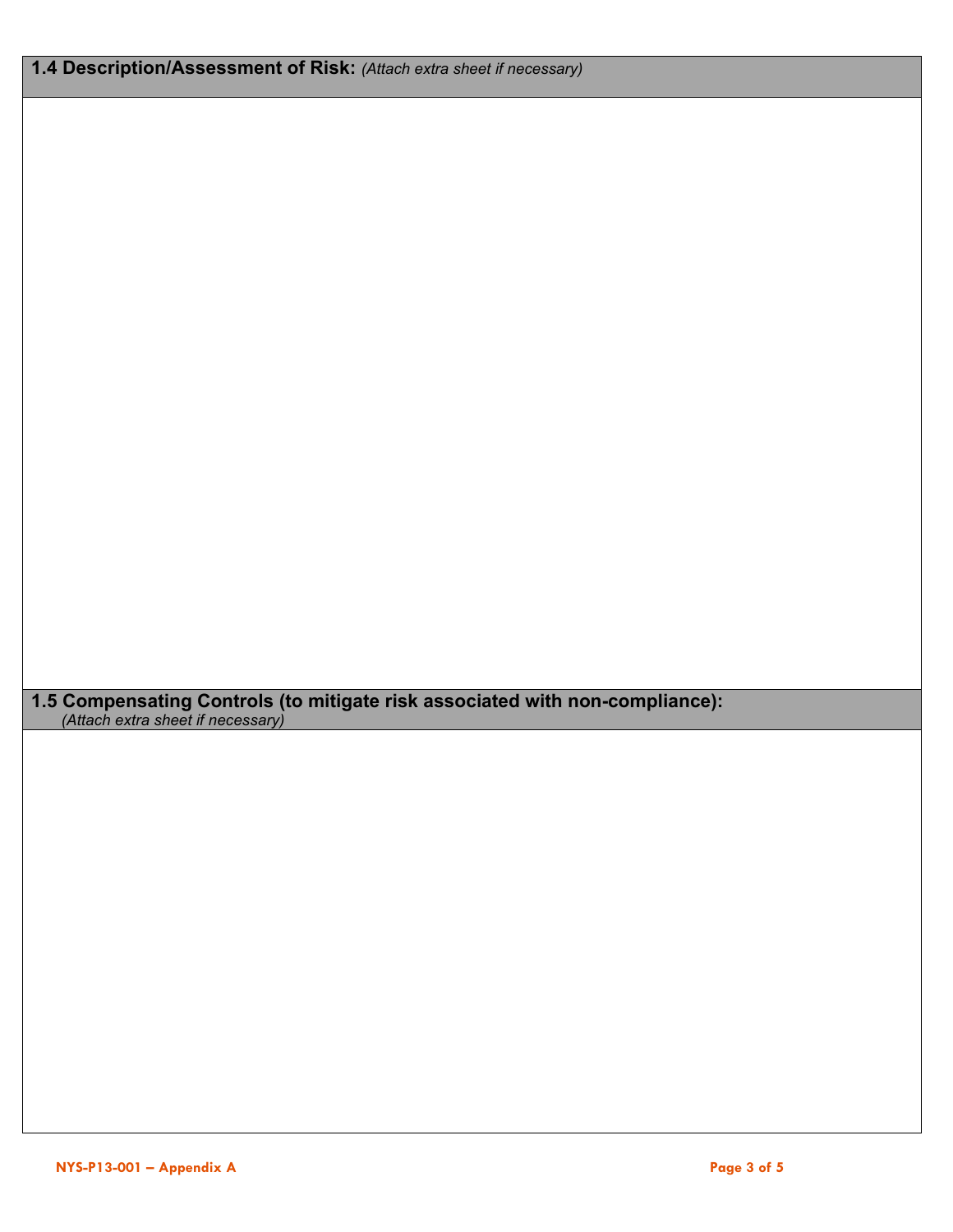| 1.6 Corrective Action Plan / Risk Acceptance: (Attach extra sheet if necessary)        |                                                                                                                                                                             |       |  |  |
|----------------------------------------------------------------------------------------|-----------------------------------------------------------------------------------------------------------------------------------------------------------------------------|-------|--|--|
|                                                                                        |                                                                                                                                                                             |       |  |  |
| <b>Section 2: Requestor Authorizations</b>                                             |                                                                                                                                                                             |       |  |  |
| 2.1 Information/Business Owner:                                                        | $\mathsf{X}$<br>Title:                                                                                                                                                      | Date: |  |  |
| 2.2 Information Security Officer<br>(ISO)/Designated Security<br>Representative: (ISO) | X.<br>Title:                                                                                                                                                                | Date: |  |  |
| 2.3 Chief Information Officer<br>(CIO): (Agency/Portfolio CIO)                         | X.<br>Title:                                                                                                                                                                | Date: |  |  |
| 2.4 Commissioner/Executive<br>Deputy (or equivalent):                                  | $\mathsf{X}$<br>Title:                                                                                                                                                      | Date: |  |  |
| Return to: ciso@its.ny.gov                                                             | NYS Office of Information Technology Services<br><b>Chief Information Security Office</b><br>1220 Washington Avenue, Building 5<br>Albany, NY 12242<br>Phone (518) 242-5200 |       |  |  |